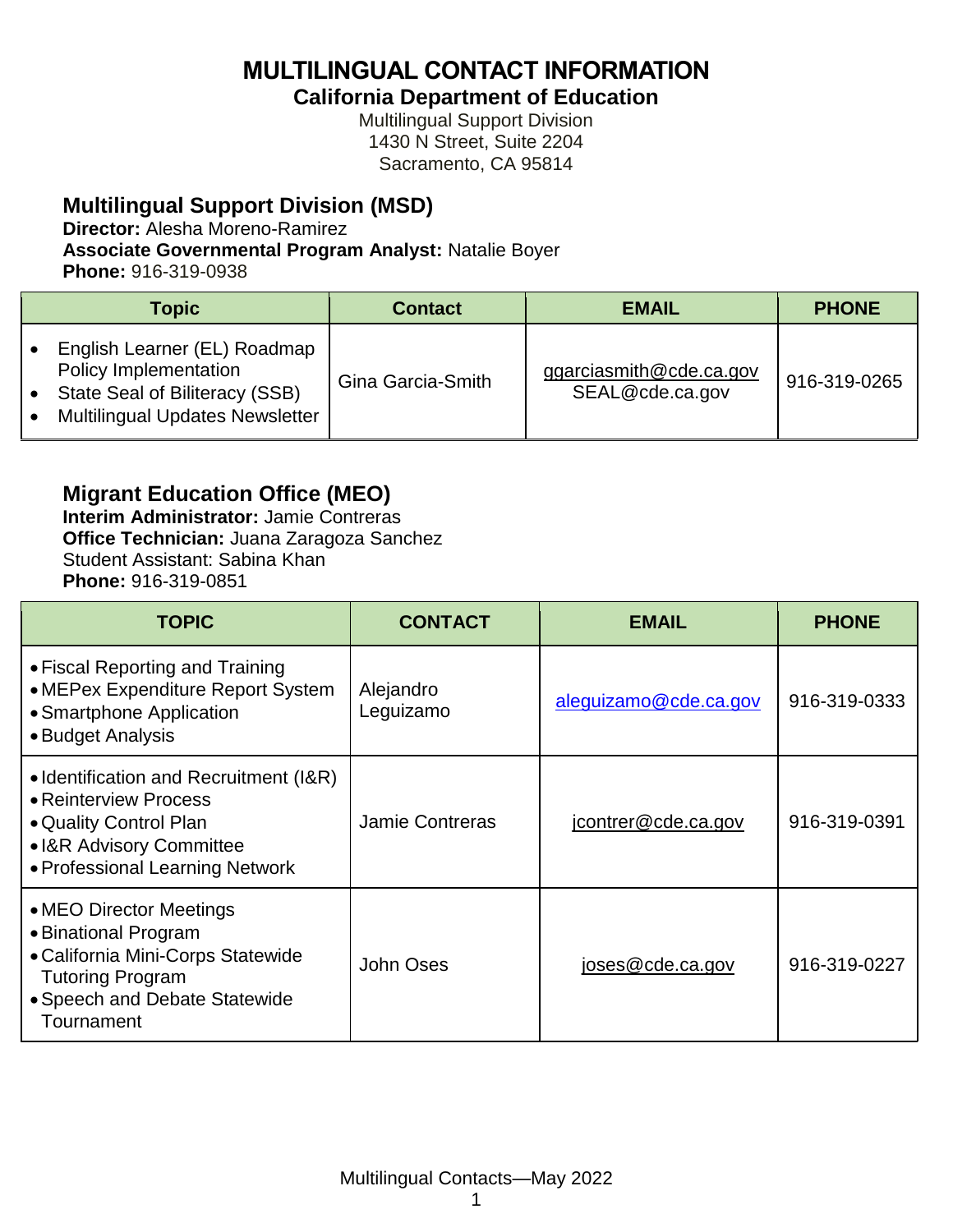| <b>TOPIC</b>                                                                                                                                                                                             | <b>CONTACT</b>         | <b>EMAIL</b>         | <b>PHONE</b> |
|----------------------------------------------------------------------------------------------------------------------------------------------------------------------------------------------------------|------------------------|----------------------|--------------|
| • Family Biliteracy Program<br>• California Preschool Instructional<br><b>Network Lead</b>                                                                                                               | Lizette Rocha          | Irocha@cde.ca.gov    | 916-323-2241 |
| • Data Collection and Reporting<br>• California Migrant Student<br><b>Information Network</b><br>• Consolidated State Performance<br>Report<br>• National Migrant Student<br><b>Information Exchange</b> | Juli Auld              | jauld@cde.ca.gov     | 916-319-0410 |
| • Parent Engagement<br>• Parent State Conference<br>• State Parent Advisory Council<br>• Interpreters/Translators                                                                                        | Jessica Costa          | icosta@cde.ca.gov    | 916-319-0394 |
| • State Service Delivery Plan<br>• Every Student Succeeds Act<br>(ESSA) State Plan<br>• Comprehensive Needs Assessment<br>• Policy Analysis                                                              | <b>Melissa Mallory</b> | mmallory@cde.ca.gov  | 916-319-0730 |
| • eMEP Online Application and<br><b>Budget Revision System</b><br>• Request for Applications                                                                                                             | Teresa Palomino        | tpalomino@cde.ca.gov | 916-319-0678 |

# **Language Policy and Leadership Office**

**Administrator:** Elena Fajardo **Office Technician:** Angela McCauley-Johnson **Main Office Phone:** 916-319-0845

|                                     | <b>TOPIC</b>                                                                                                                                                             | <b>CONTACT</b>    | <b>EMAIL</b>                                                                        | <b>PHONE</b> |
|-------------------------------------|--------------------------------------------------------------------------------------------------------------------------------------------------------------------------|-------------------|-------------------------------------------------------------------------------------|--------------|
|                                     | <b>Multilingual Parent Newsletter</b><br>Early Learning, Dual Language<br>Learner/EL, P-3 Liaison<br><b>EL Students with Disabilities</b>                                | Marcela Rodriguez | mrodriguez@cde.ca.gov                                                               | 916-323-5410 |
| $\bullet$<br>$\bullet$<br>$\bullet$ | <b>Bilingual Coordinators Network</b><br><b>Multilingual Education</b><br><b>CA Education for a Global</b><br><b>Economy Initiative</b><br>Dual Language Immersion Grant | Lorrie Kelling    | lkelling@cde.ca.gov<br>bcn@cde.ca.gov<br>multilingual@cde.ca.gov<br>DLIG@cde.ca.gov | 916-319-0386 |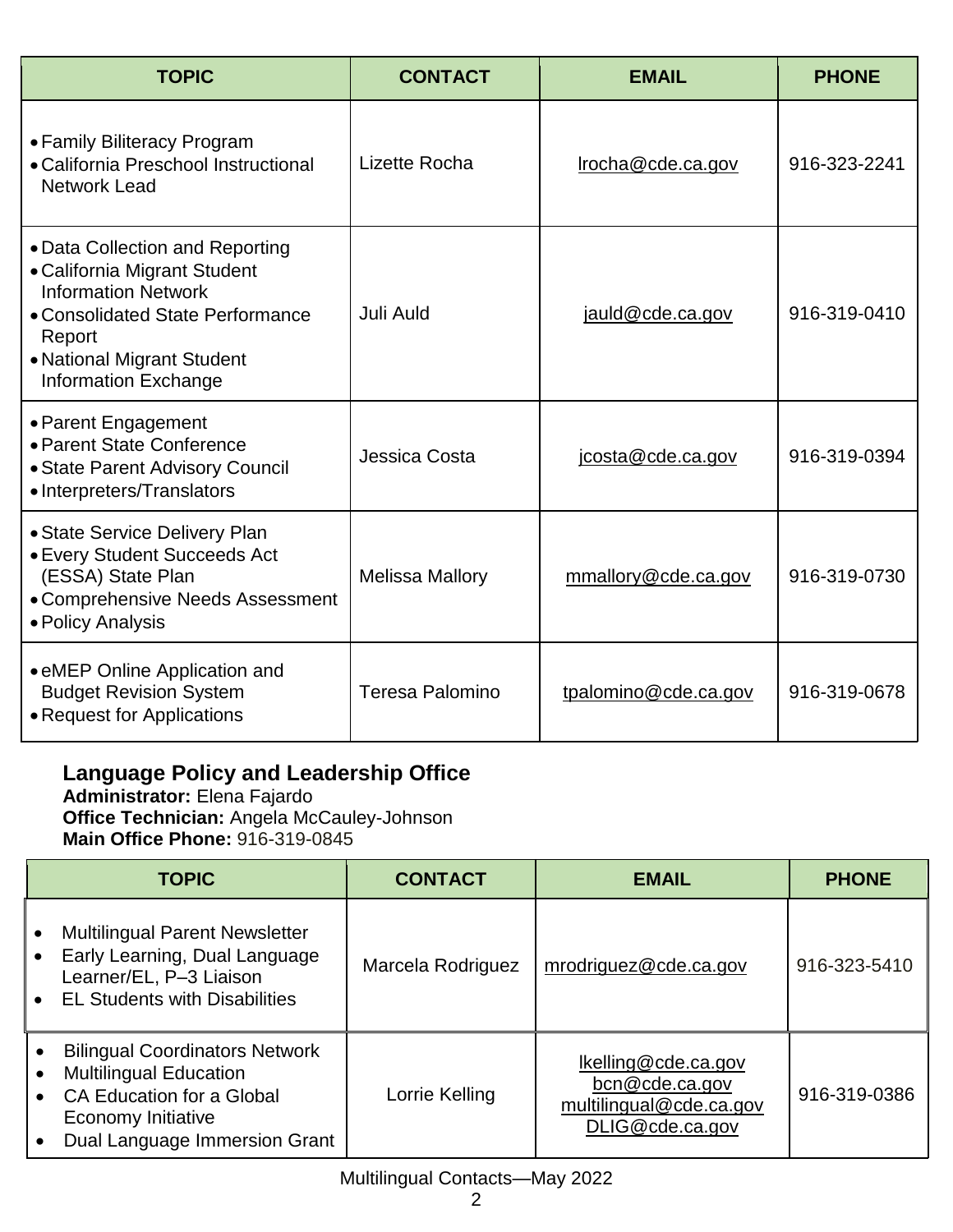|                                                  | <b>TOPIC</b>                                                                                                                                                                                                                                  | <b>CONTACT</b>     | <b>EMAIL</b>                                                   | <b>PHONE</b> |
|--------------------------------------------------|-----------------------------------------------------------------------------------------------------------------------------------------------------------------------------------------------------------------------------------------------|--------------------|----------------------------------------------------------------|--------------|
| $\bullet$                                        | English Language Development<br>(ELD) Standards<br><b>ELD Video Series</b><br><b>Content Standards Liaison</b><br><b>Research Publication</b>                                                                                                 | Gustavo Gonzalez   | ggonzalez@cde.ca.gov                                           | 916-319-0420 |
|                                                  | <b>Educator Workforce</b><br><b>Implementation Grant: EL</b><br>Roadmap Policy Implementation<br><b>Observation Protocol for</b><br><b>Teachers of English Learners</b><br>and Reclassification<br>Continuous Improvement<br>Reclassification | Sandra Covarrubias | scovarrubias@cde.ca.gov<br>leap@cde.ca.gov<br>OPTEL@cde.ca.gov | 916-319-0267 |
| $\bullet$<br>$\bullet$                           | <b>Local Control and Accountability</b><br>Plan Federal Addendum<br>Title III EL Program<br>Title III Immigrant Program<br><b>Private Schools</b>                                                                                             | Geoffrey Ndirangu  | gndirang@cde.ca.gov                                            | 916-323-5831 |
| $\bullet$<br>$\bullet$<br>$\bullet$<br>$\bullet$ | <b>Title III EL Funding</b><br><b>Title III EL Consortia</b><br><b>Title III Immigrant Funding</b><br><b>Student National Origin Report</b><br>(SNOR)                                                                                         | Vacant             | gndirang@cde.ca.gov<br>SNOR@cde.ca.gov                         | 916-319-0845 |
|                                                  | Parent Engagement and Portal<br><b>ESSA Lead</b><br>Refugee Program<br>COVID-19 Liaison                                                                                                                                                       | Hoa Tran           | htran@cde.ca.gov                                               | 916-327-0374 |
| $\bullet$                                        | Title III Annual Report (Survey)<br><b>Consolidated State Performance</b><br>Report/EdFACTS/ Education<br>Data Exchange Network<br>Demographics Data<br><b>SSB Data</b>                                                                       | Vacant             | LPLO@cde.ca.gov                                                | 916-319-0845 |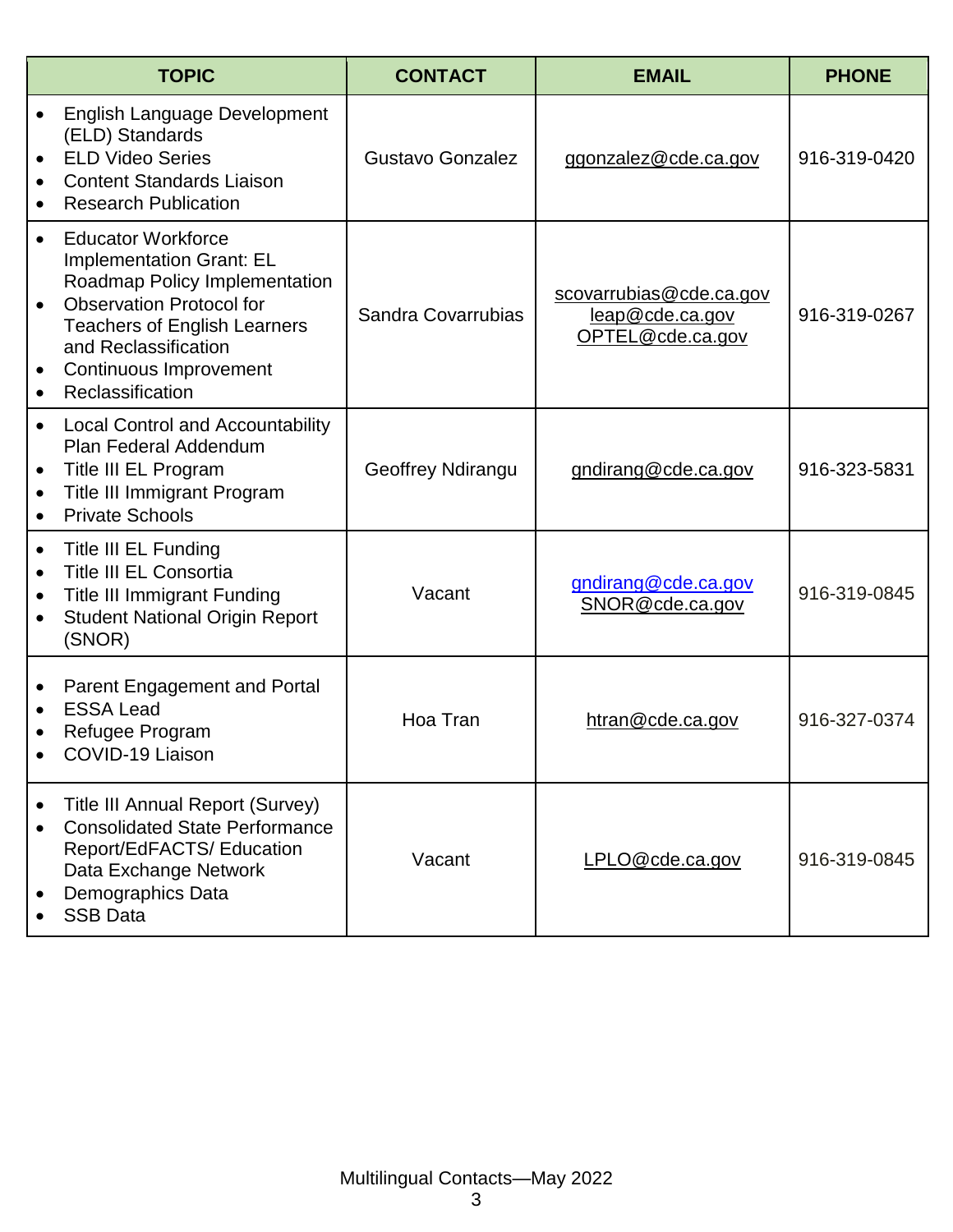# **Technical Assistance and Monitoring Office (TAMO)**

**Administrator:** Theresa Hawk **Phone:** 916-319-0845

| <b>TOPIC</b>                     | <b>CONTACT</b>         | <b>EMAIL</b>         | <b>PHONE</b> |
|----------------------------------|------------------------|----------------------|--------------|
| <b>General Inquiries</b>         | <b>TAMO</b>            | TAMO@cde.ca.gov      | 916-319-0845 |
| Federal Program Monitoring (FPM) | Geqigula Dlamini       | gdlamini@cde.ca.gov  | 916-319-0704 |
| <b>FPM</b>                       | <b>Austin McKeever</b> | amckeever@cde.ca.gov | 916-319-0228 |
| <b>FPM Office Liaison</b>        | Ivan Tiet              | itiet@cde.ca.gov     | 916-323-5808 |
| <b>FPM</b>                       | William Vang           | wyang@cde.ca.gov     | 916-323-4872 |
| <b>FPM</b>                       | Stephanie Woo          | swoo@cde.ca.gov      | 916-323-1025 |

For questions related to Title III compliance, please contact your FPM EL Reviewer.

#### **Federal Program Monitoring Office**

**Administrator:** Clement Mok **Phone:** 916-319-0935

#### **Federal Program Management Lead Consultant Assignments 2020–21**

| <b>REGIONS</b> | <b>CONSULTANT</b>      | <b>PHONE/EMAIL</b>                          |
|----------------|------------------------|---------------------------------------------|
| 7,8            | Seyed Dibaji Foroshani | 916-319-0375<br>sdibajiforoshani@cde.ca.gov |
| 3, 10          | Ben Kingsbury          | 916-319-0321<br>bkingsbury@cde.ca.gov       |
| 11             | Malik Abdul-Khaliq     | 916-319-0958<br>mabdulkhaliq@cde.ca.gov     |
| 1, 2, 5        | April Woodcheke        | 916-319-0300<br>awoodcheke@cde.ca.gov       |
| 6, 9           | Jessica Gray           | 916-319-0585<br>jgray@cde.ca.gov            |
| 4              | Arik Rub               | 916-319-0953<br>arub@cde.ca.gov             |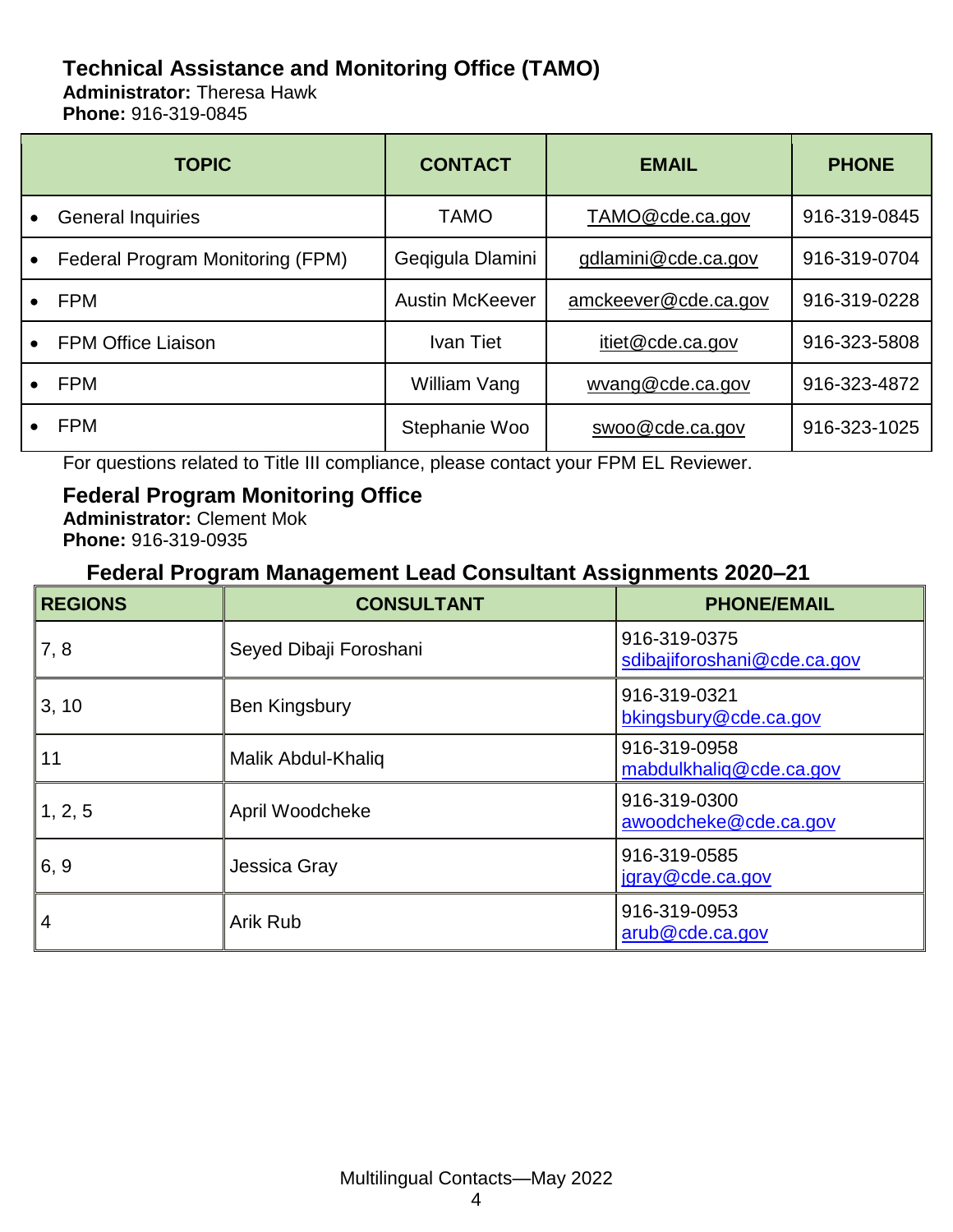# **Title I Monitoring and Support Office**

**Administrator:** Monique Moton **Phone:** 916-319-0733

## **Title I Consultant Assignments 2020–21**

| <b>REGIONS</b> | <b>CONSULTANT</b>        | <b>PHONE/EMAIL</b>                        |
|----------------|--------------------------|-------------------------------------------|
| 7              | Linda Moscatelli         | 916-319-0251<br>Imoscatelli@cde.ca.gov    |
| 11             | Oluwole Olukoya          | 916-319-0291<br>oolukoya@cde.ca.gov       |
| 10             | <b>Hamed Razawi</b>      | 916-319-0257<br>hrazawi@cde.ca.gov        |
| 2, 4           | Leigh Ann Sabicer-Chadha | 916-319-0728<br>Isabicerchadha@cde.ca.gov |
| $9$            | Chimeng Yang             | 916-319-0735<br>cyang@cde.ca.gov          |
| 5, 8           | TBD                      | 916-319-0854<br>TIMSO@cde.ca.gov          |
| 1, 6           | Gurkamal Jagpal          | 916-319-0236<br>gjagpal@cde.ca.gov        |
| 3              | <b>All Consultants</b>   |                                           |

#### **Educational Data Management Division**

**Director:** Jerry Winkler **Phone:** 916-324-1214

#### **Student Achievement and Support Division**

**Interim Director:** Carrie Lopes **Phone:** 916-319-0926

# **Local Agency Systems Support Office**

**Administrator:** Joshua Strong **Phone:** 916-323-5233

| <b>TOPIC</b>                        | <b>CONTACT</b> | <b>PHONE</b> |
|-------------------------------------|----------------|--------------|
| Local Agency Systems Support Office | RaDene Girola  | 916-319-0380 |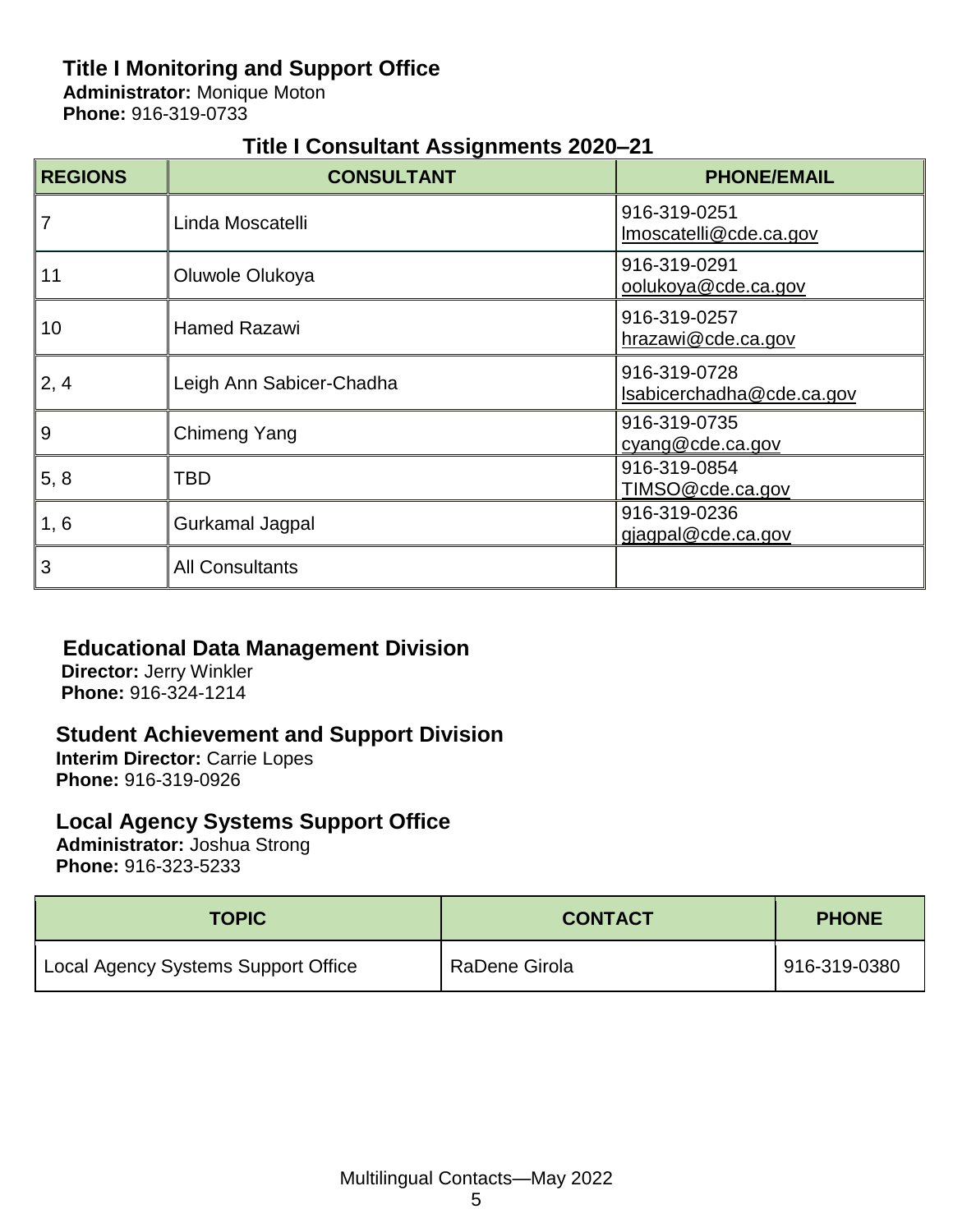# **System of Support Office**

**Administrator:** Anissa Sonnenburg **Phone:** 916-319-0632

| <b>TOPIC</b>             | <b>CONTACT</b> | <b>PHONE</b> |
|--------------------------|----------------|--------------|
| System of Support Office | Felicia Novoa  | 916-319-0302 |

## **Assessment Development and Administration Division**

**Director:** Mao Vang **Phone:** 916-319-0803

| <b>TOPIC</b>                                                              | <b>CONTACT</b>                                                    | <b>PHONE</b> |
|---------------------------------------------------------------------------|-------------------------------------------------------------------|--------------|
| English Language Proficiency and<br><b>Alternate Assessments</b>          | Traci Albee, Administrator                                        | 916-319-0569 |
| <b>English Language Proficiency</b><br>Assessments for California (ELPAC) | <b>Customer Support Center</b><br>elpac@cde.ca.gov                | 916-319-0784 |
| California Spanish Assessment                                             | Carla Najera-Kunsemiller, Education<br><b>Programs Consultant</b> | 916-319-0340 |

# **Curriculum, Frameworks, and Instructional Resources Division**

**Director:** Mike Torres **Phone:** 916-319-0803

| <b>TOPIC</b>                                                              | <b>CONTACT</b>                                               | <b>PHONE</b> |
|---------------------------------------------------------------------------|--------------------------------------------------------------|--------------|
| <b>Clearinghouse for Multilingual Documents</b>                           | Carissa Richards, Education Programs<br>Consultant           | 916-319-0661 |
| Instructional Resources: Core ELD<br><b>Materials and Video Resources</b> | Alejandro Hernández, Education<br><b>Programs Consultant</b> | 916-319-0445 |

# **Analysis, Measurement, and Accountability Reporting Division**

**Director:** Cindy Kazanis **Phone:** 916-323-0869

| <b>TOPIC</b>                                                           | <b>CONTACT</b>                | <b>PHONE</b> |
|------------------------------------------------------------------------|-------------------------------|--------------|
| Office of Research Requests & Partnership                              | Jonathan Isler, Administrator | 916-319-0306 |
| Data Reporting Office                                                  | Huihui Xu, Administrator      | 916-319-0418 |
| <b>Accountability Development &amp; Policy</b><br><b>Analysis Unit</b> | Kim Mundhenk, Administrator   | 916-319-0411 |